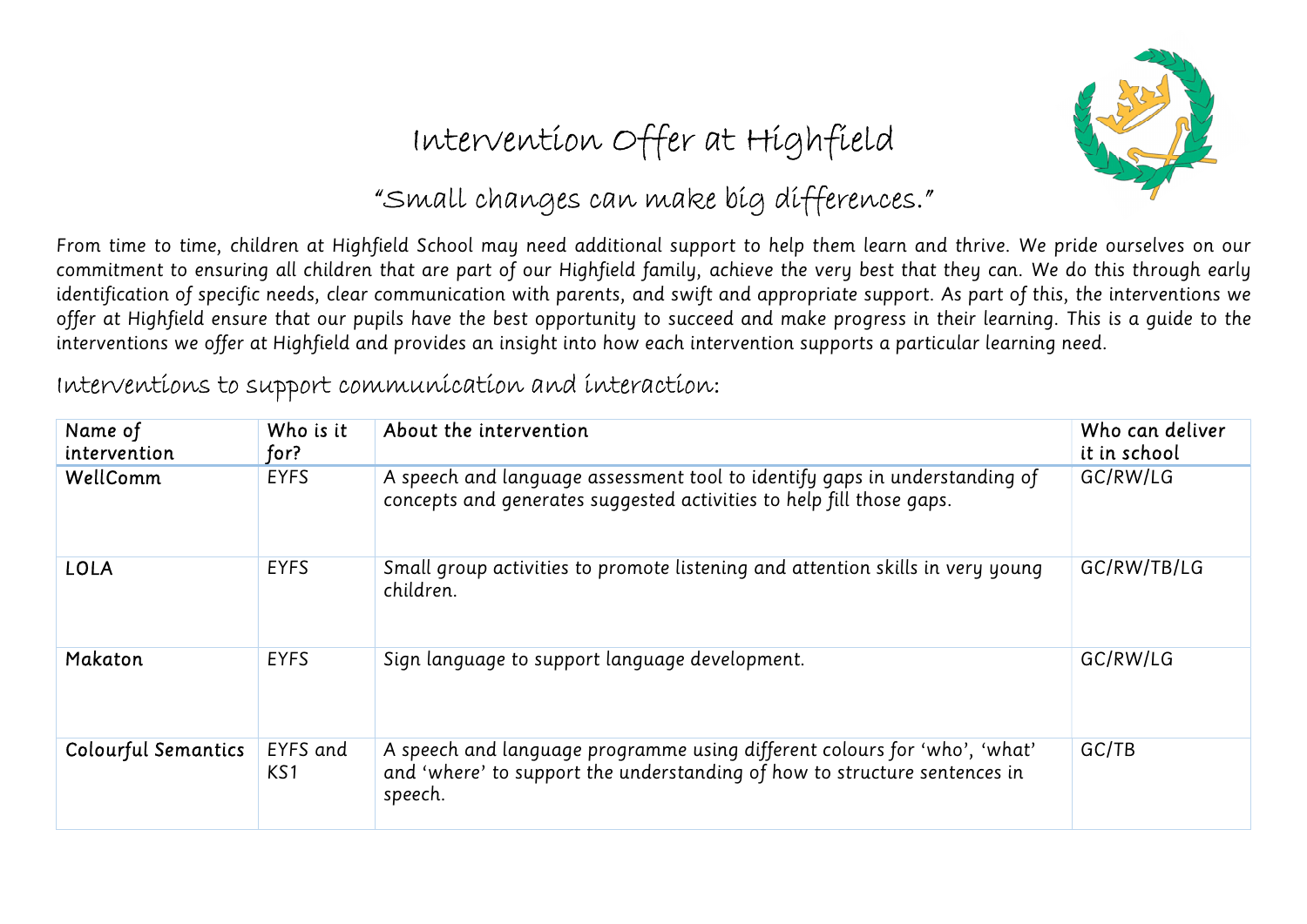| <b>NELI</b> (Nuffield Early<br>Language<br>Intervention)   | Reception          | A government funded intervention aimed to develop language and early<br>literacy skills through 1:1 or small group sessions.            | LV/TB                                        |
|------------------------------------------------------------|--------------------|-----------------------------------------------------------------------------------------------------------------------------------------|----------------------------------------------|
| Visual prompts and<br>supports                             | All year<br>groups | Resources, picture cards and timetables around the classroom to support<br>understanding of routines and boundaries.                    | All staff                                    |
| Individual speech<br>and language<br>therapy<br>programmes | All year<br>groups | School staff work in collaboration with the NHS speech and language therapist<br>to deliver bespoke programmes for individual children. | Teaching<br>assistants in all<br>year groups |

### Interventions to support cognition and learning:

| Name of<br>intervention | Who is it<br>for?           | About the intervention                                                                                                                                                                                                                                              | Who can deliver<br>it in school |
|-------------------------|-----------------------------|---------------------------------------------------------------------------------------------------------------------------------------------------------------------------------------------------------------------------------------------------------------------|---------------------------------|
| <b>Busy Boxes</b>       | EYFS and<br>KS <sub>1</sub> | Individually tailored boxes of tactile resources that can be accessed<br>independently or with adult support to develop new skills.                                                                                                                                 | All TAs in EYFS<br>and KS1      |
| <b>IEP targets</b>      | All year<br>groups          | Children work on their specific individual education plan targets either on a<br>1:1 basis or within a small group. These targets can include academic or<br>personal, social and emotional goals to reach within a set time scale with<br>measurable outcomes.     | All staff                       |
| <b>Phonics support</b>  | $EYFS - Y5$                 | 1:1 or small group work to focus on identified areas for development or<br>knowledge gaps in relation to phonics.                                                                                                                                                   | All TAs                         |
| <b>Phonics Counts</b>   | $Y1 - Y3$                   | Phonics Counts is a reading intervention based on systematic synthetic<br>phonics. It is delivered by a specially trained teacher (Mrs Staub) in<br>collaboration with teaching assistants where appropriate to children who have<br>the difficulties with reading. | JS/RW/LH/LG                     |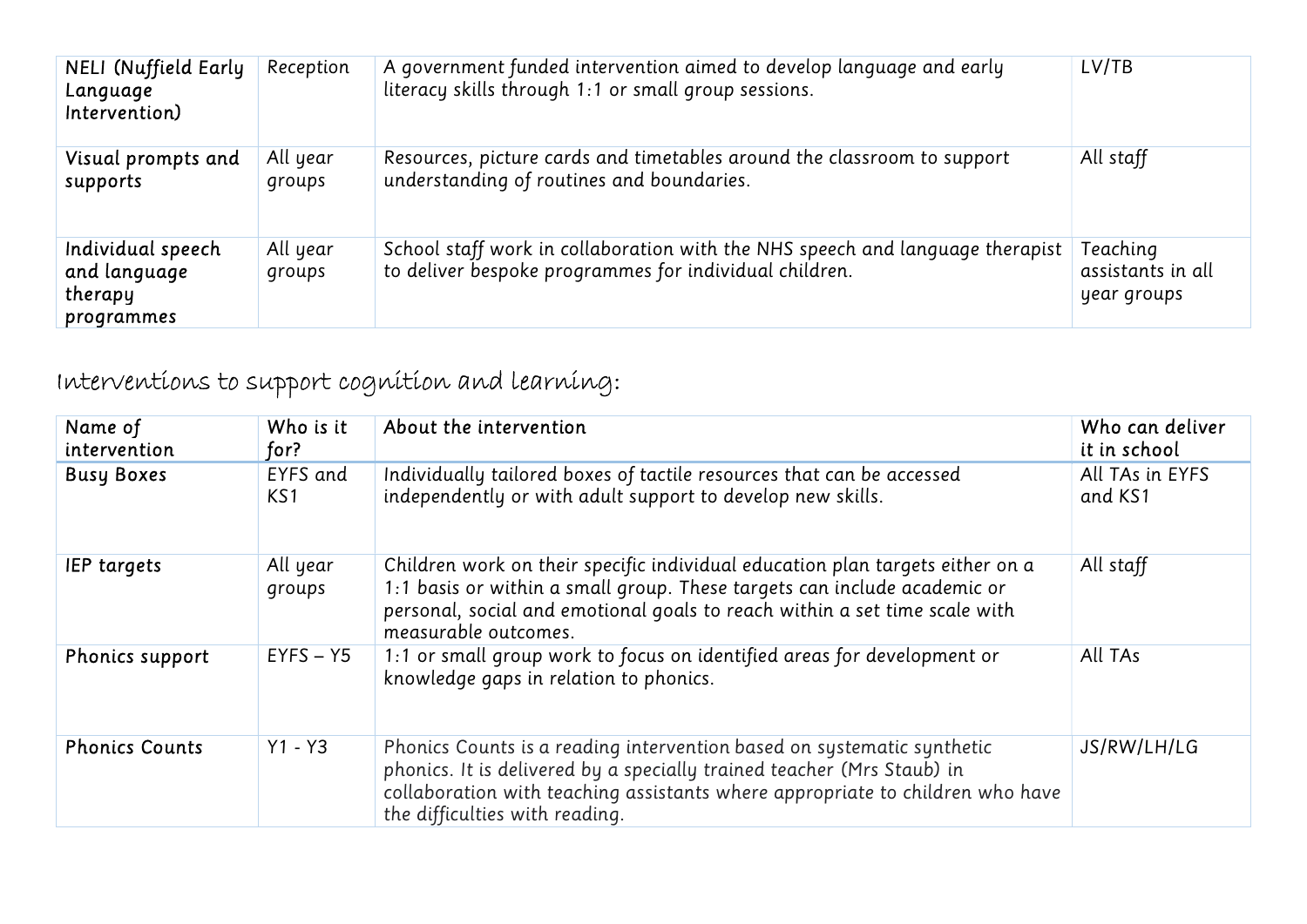| <b>IDL Literacy</b><br>(International<br>Dyslexia Learning<br>Solutions)      | $Y2 - Y6$ | A multi-sensory literacy programme to support reading and spelling for pupils<br>with dyslexic tendencies.                                                                                                                          | TAs from Y2 to Y6 |
|-------------------------------------------------------------------------------|-----------|-------------------------------------------------------------------------------------------------------------------------------------------------------------------------------------------------------------------------------------|-------------------|
| <b>Grammar Hammer</b>                                                         | Y5 and Y6 | A small group intervention to develop the understanding and application of<br>grammar through a series of different staged worksheets.                                                                                              | <b>VMc</b>        |
| <b>Better Reading</b><br><b>Support Partners</b>                              | $Y1 - Y6$ | A reading intervention to support the development of independent reading<br>strategies and comprehension skills.                                                                                                                    | LH/LG/JS          |
| Project X Code                                                                | $Y3 - Y6$ | A reading support programme using exciting texts of mystery and adventure<br>that are accessible to the less developed readers.                                                                                                     | JS/VMc/VW/GC      |
| Plus 1                                                                        | $Y1 - Y3$ | A maths programme to support mental arithmetic, mental calculations and<br>number knowledge through repeated, daily practise.                                                                                                       | LH/DH             |
| <b>IDL Maths</b><br><i>(International)</i><br>Dyslexia Learning<br>Solutions) | $Y2 - Y6$ | A maths software resource to help improve maths skills through a bespoke<br>programme if interactive games.                                                                                                                         | TAs from Y2 to Y6 |
| Mini Maths                                                                    | Y5 and Y6 | Small group maths intervention in KS2 aimed to cover maths topics where<br>concepts need to be over-taught.                                                                                                                         | <b>VMc</b>        |
| <b>Precision Teaching</b>                                                     | $Y1 - Y6$ | A daily intervention aimed at over-learning in order to develop the automation<br>of key skills in maths and English. For example, learning key spellings, reading<br>common misconception words, learning numbers or number bonds. | DH/VW/LH/VMc      |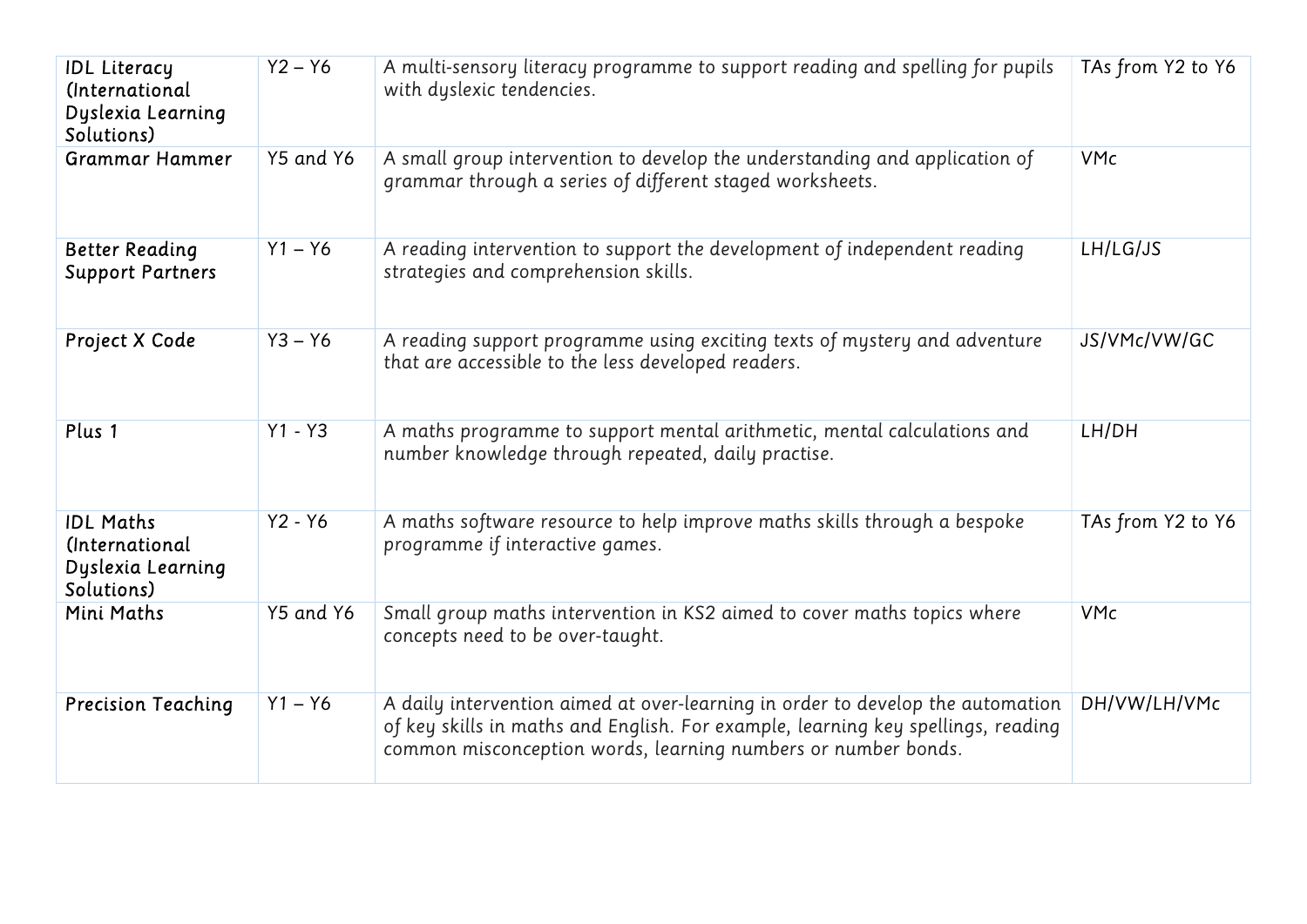| Name of<br>intervention             | Who is it<br>for?  | About the intervention                                                                                                                                                                                                                             | Who can deliver<br>it in school       |
|-------------------------------------|--------------------|----------------------------------------------------------------------------------------------------------------------------------------------------------------------------------------------------------------------------------------------------|---------------------------------------|
| <b>Heart Smarts</b>                 | <b>EYFS</b>        | Activities to recognise and regulate emotions.                                                                                                                                                                                                     | EYFS staff                            |
| <b>Heart Math</b>                   | $Y3 - Y6$          | An online resource used alongside the delivery of activities and exercises to<br>help identify emotions and regulate responses to these using breathing<br>techniques.                                                                             | CH/VW                                 |
| Time to Talk                        | Y1 and Y2          | Supporting the development of oral and social interaction skills within a small<br>group.                                                                                                                                                          | DH                                    |
| Social stories                      | All year<br>groups | A short description of a particular situation, event or activity, which includes<br>specific information about what to expect in that situation and why.                                                                                           | VMc/CH/MJ                             |
| <b>Comic Strip</b><br>Conversations | All year<br>groups | Using a visual method to help explore thoughts and feelings about a situation.<br>It can provide insight to the young person's perspective.                                                                                                        | CH/VW                                 |
| <b>ELSA</b>                         | All year<br>groups | Emotional Literacy Support Assistant trained to deliver sessions to individual<br>pupils that will help them to understand their emotions and develop strategies<br>to regulate them through activities and discussion using a range of resources. | <b>CH</b>                             |
| Passion for<br>Learning             | $Y1 - Y6$          | A volunteer service where the children work 1:1 with an adult to promote a<br>love of learning. Activities include reading, playing games, exploring personal<br>interests of the child.                                                           | Passion for<br>Learning<br>volunteers |
| Seasons for Growth                  | $Y3 - 6$           | Supporting children to understand, cope with and manage their responses to<br>change. This can include activities based around family separation, loss and<br>bereavement.                                                                         | <b>CH</b>                             |
| <b>Mental Health First</b><br>Aid   | Y5 and Y6          | Activities to manage the effects of poor mental health and develop the use of<br>strategies to promote positive mental health.                                                                                                                     | CH                                    |

# Interventions to support social, emotional and mental health: